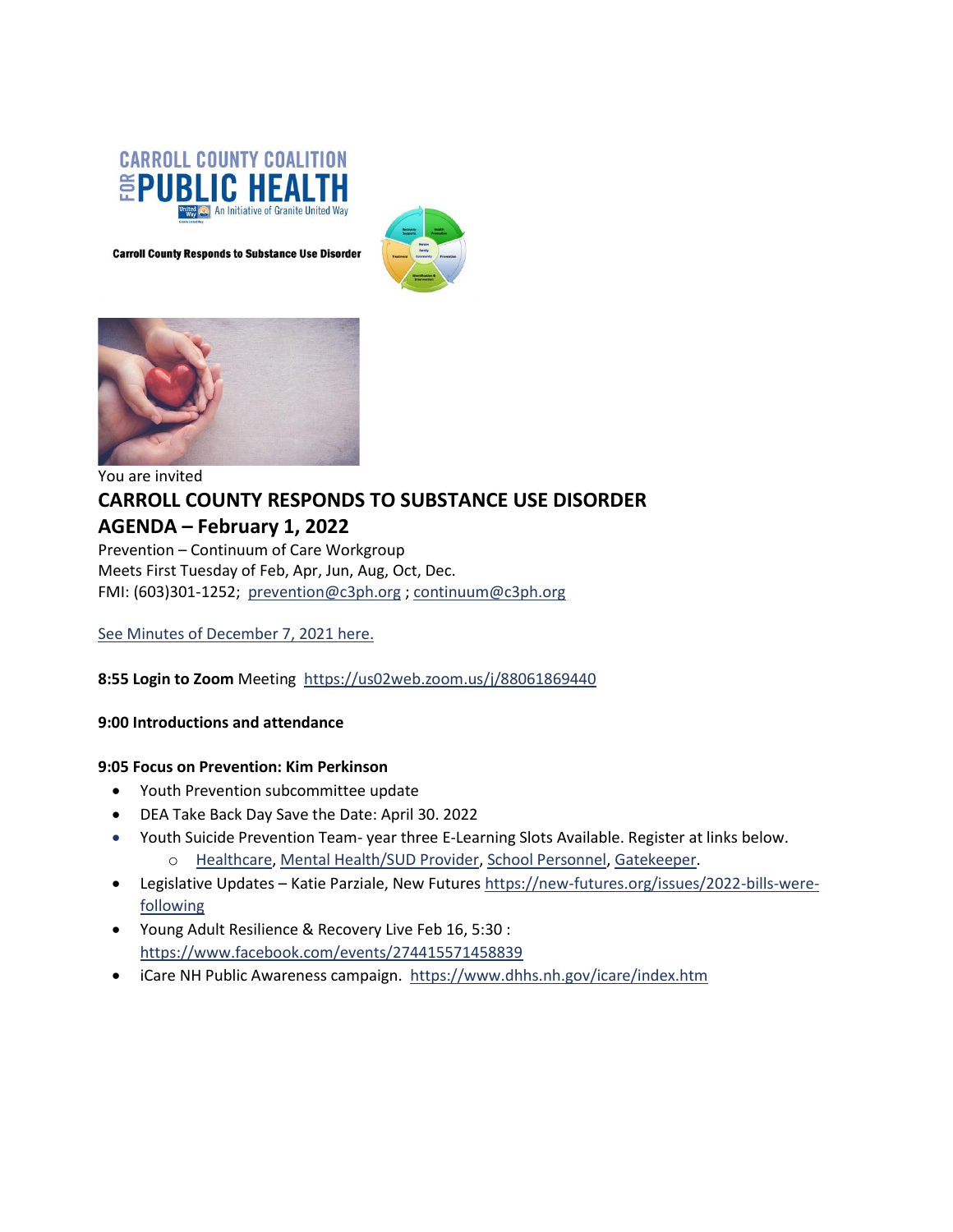| University of New Hampshire ECHO HUB 2022 Programs FMI Olivia. Skaltsis@unh.edu |                                                                        |                                                              |                                                                       |
|---------------------------------------------------------------------------------|------------------------------------------------------------------------|--------------------------------------------------------------|-----------------------------------------------------------------------|
| Topic*                                                                          | <b>Promoting Child &amp; Family</b><br><b>Resilience</b><br>(MCAP)     | <b>Substance Use Disorder</b><br><b>Treatment (SUD ECHO)</b> | <b>Supporting Older Adult</b><br><b>Mental Health (PEACE</b><br>ECHO) |
| <b>Intended Audience</b>                                                        | Pediatric and Family Practices,<br><b>Integrated Behavioral Health</b> | Any organization treating<br>persons with SUD                | Any organization<br>supporting older adults                           |
| <b>Monthly Sessions</b>                                                         | February - November                                                    | January - August                                             | February - August                                                     |

### **9:30 Upcoming ECHO for SUD (and more) – Olivia Skaltsis, Citizen's Health Initiative, UNH**

# **9:50 Focus on the Continuum of Care (Early Identification/Intervention, Treatment, Recovery)** Updates from the Field.

- [NH December DMI report.](http://www.c3ph.org/assets/pdf/NH_DMI_Drug_Environment_Report_-_October_2021_-_UNCLASSIFIED_(2021-5040).pdf) [NH DMI Product Survey Here](http://www.c3ph.org/assets/pdf/NH_Info_and_Analysis_Center_Partner_Feedback_SURVEY_Sept_2021_.pdf)
- Carroll County SUD Expansion Project Update Damian Santana
- Early Identification/ Intervention Any updates?
- Treatment Updates from Treatment Providers?
	- o New Life Program/Maine Moms Memorial Hospital
- Recovery Updates?
	- o [Dec 2021 Edition. Recovery Fix Newsletter](https://nhrecoveryhub.us20.list-manage.com/track/click?u=ff337d5a901e53a80b978f4b4&id=8e8672aa7d&e=5c82b43126)
	- o Peer Strength Program SOS Recovery

# 10:25 Other updates? Announcements?

- NH Food Bank Mobile Food Pantry, Thu Feb 3, 12-2, Ham Arena, Conway.
- Children Unlimited. NH Children's Trust. Family Assistance Funds. Fmi Cathy Livingston.
- Free Tax Prep Assistance: Two ways to file for free
	- $\circ$  Call 211 or visit nhtaxhelp.org to schedule a virtual appointment with an IRS certified tax preparer. (Toll-free outside of NH: 1-866-444-4211)
	- o Visit MyFreeTaxes.com to prepare your own return, for free online, with guidance from a tollfree helpline.
- Emergency Rental Assistance still open: <https://www.capnh.org/>
- 10:30 Adjourn.

Happy Valentine's Day Season! Thanks for all you do! If you would like to unsubscribe from this email list, send a message that says "unsubscribe" to [continuum@c3ph.org](mailto:continuum@c3ph.org).

Catalina Kirsch[, continuum@c3ph.org](mailto:continuum@c3ph.org)

C3PH Carroll County is inviting you to a scheduled Zoom meeting.